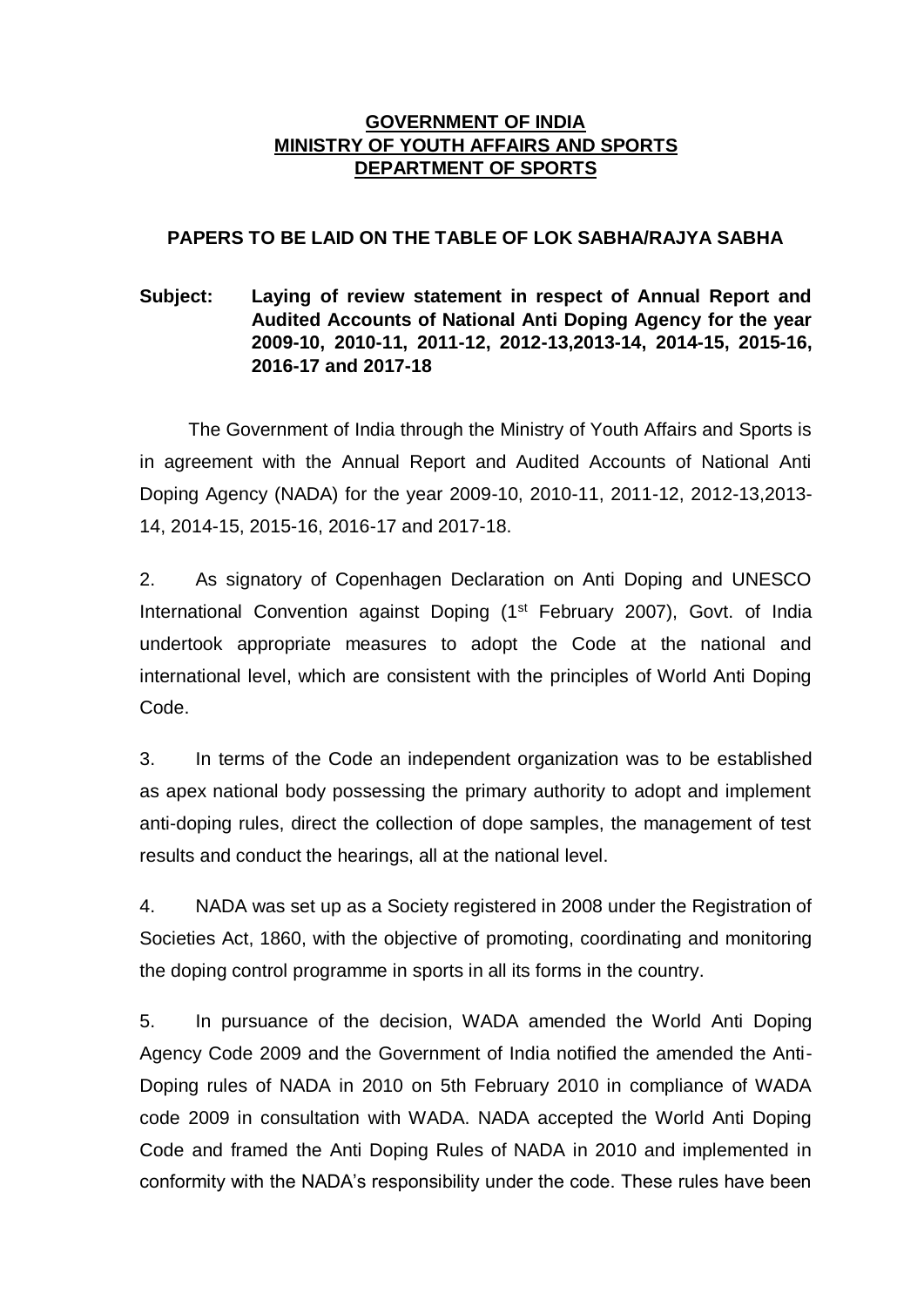further amended as per WADA Code 2015 and apply to the whole of India and have come into operation with effect from 1st January 2015.

6. The management and the affairs of NADA vest with the Governing Body comprising of Union Minister for Youth Affairs & Sports as Chairman, Secretary (Sports), as Vice-Chairman with 5 Members experts from outside and the Director General of NADA as Member Secretary.

7. NADA functions from its Headquarters based at Jawaharlal Nehru Stadium, East Gate No. 10, New Delhi. The organization is headed by a CEO and Director General of NADA.

# **Primary Functions of NADA:**

- Adopting and implementing anti-doping rules and policies, which conform to the World Anti-Doping Code.
- Dope sample collection of Sportspersons across the country.
- Result management following Anti Doping Rule Violations.
- Providing Awareness about Anti Doping measures for Athletes, Coaches and Support staff through education and research.

## **DOPE TESTING**

8. The dope sample collection takes place mainly in place of the training locations and also during the sports event conducted across the country. In the recent years, NADA has started dope testing in national, state, university, and school level events conducted across India.

## **RESULT MANAGEMENT**

## **Anti Doping Disciplinary Panel (ADDP)**

9. Set up as per the current ADR of NADA 2015, the panel consists of 15 members with five bench hearing the anti doping rule violations. Each bench consists of one expert from Legal, Medical and Sports field. Athletes found guilty of violating Anti Doping Rules of NADA are given an opportunity to present